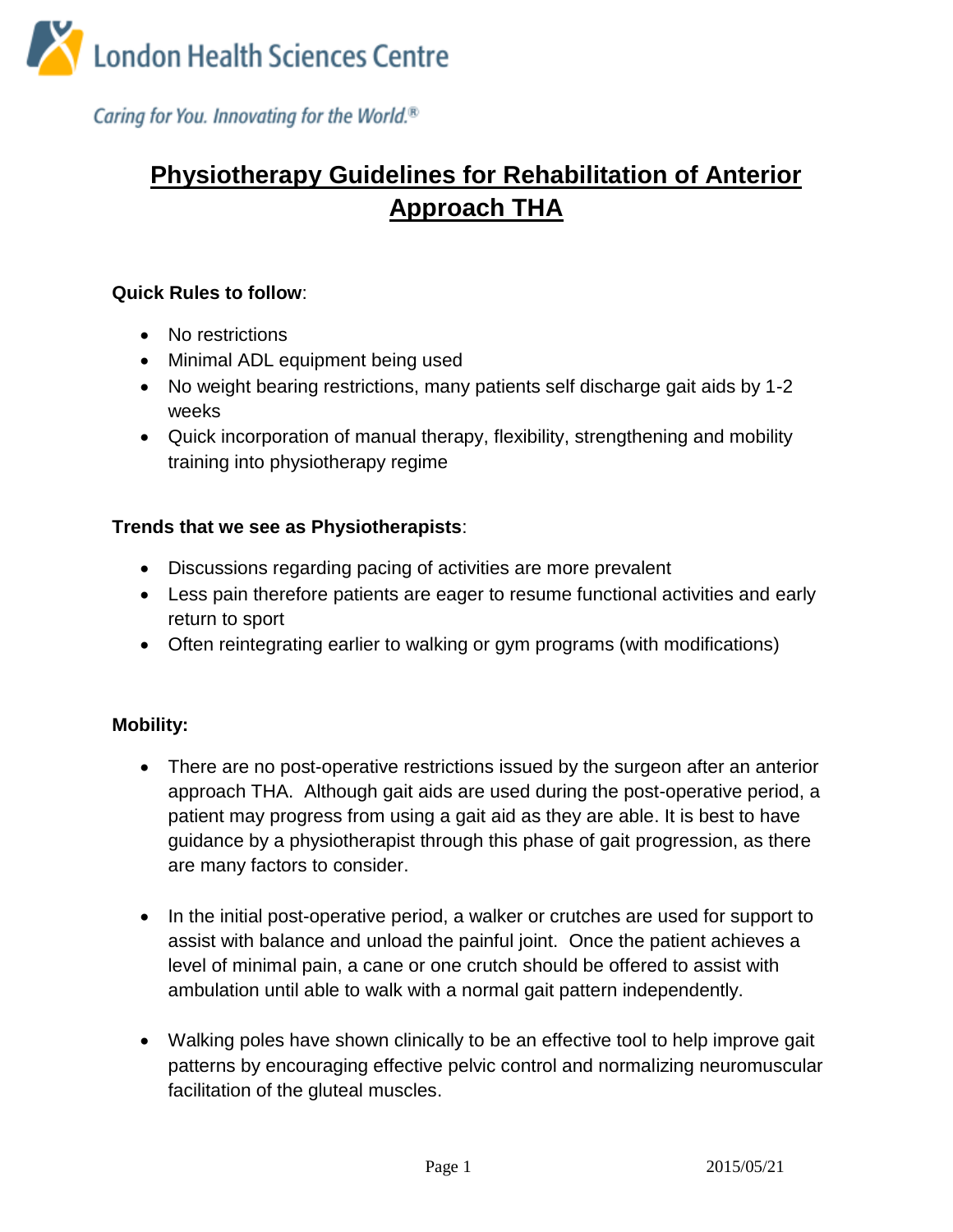- The goal is to facilitate motor control while decreasing excessive gluteal abduction. Patients should be encouraged to use poles as part of their exercise program beginning with 15 min per session working up to 30-60 min continuous daily.
- Tschentscher et al (2013) have documented health benefits associated with the use of walking poles.

# **Common Post Surgical Presentations that need to be addressed by Physiotherapy:**

- 1. Decreased flexibility
- 2. Weakness in hip flexors
- 3. Poor gluteal muscle strength
- 4. Compensatory muscle guarding
- 5. Groin pain
- 6. Abnormal neural dynamics
- 7. Incision healing and pain

### **1. Decreased Flexibility:**

The psoas muscle is not cut during surgery. The obturator internus muscle may be cut during the procedure.

A loss of hip extension often develops after surgery. This may be caused by a combination of tightening of the anterior fascial system or shortening of the psoas muscle. Patients should always be encouraged to lie flat (supine or prone) for short periods of time and to refrain from excessive sitting or resting in a flexed hip position.

Posterior and lateral hip muscle flexibility can also become reduced. The hip internal rotators and piriformis muscle can be affected due to pre-operative muscle imbalance or post-operative muscle spasm.

### Approaches to consider

- Patient education to encourage gentle hip extension and avoid prolonged resting positions with hip flexed (standing and lying)
- Psoas stretch (supine lying  $→$  prone lying  $→$  standing etc)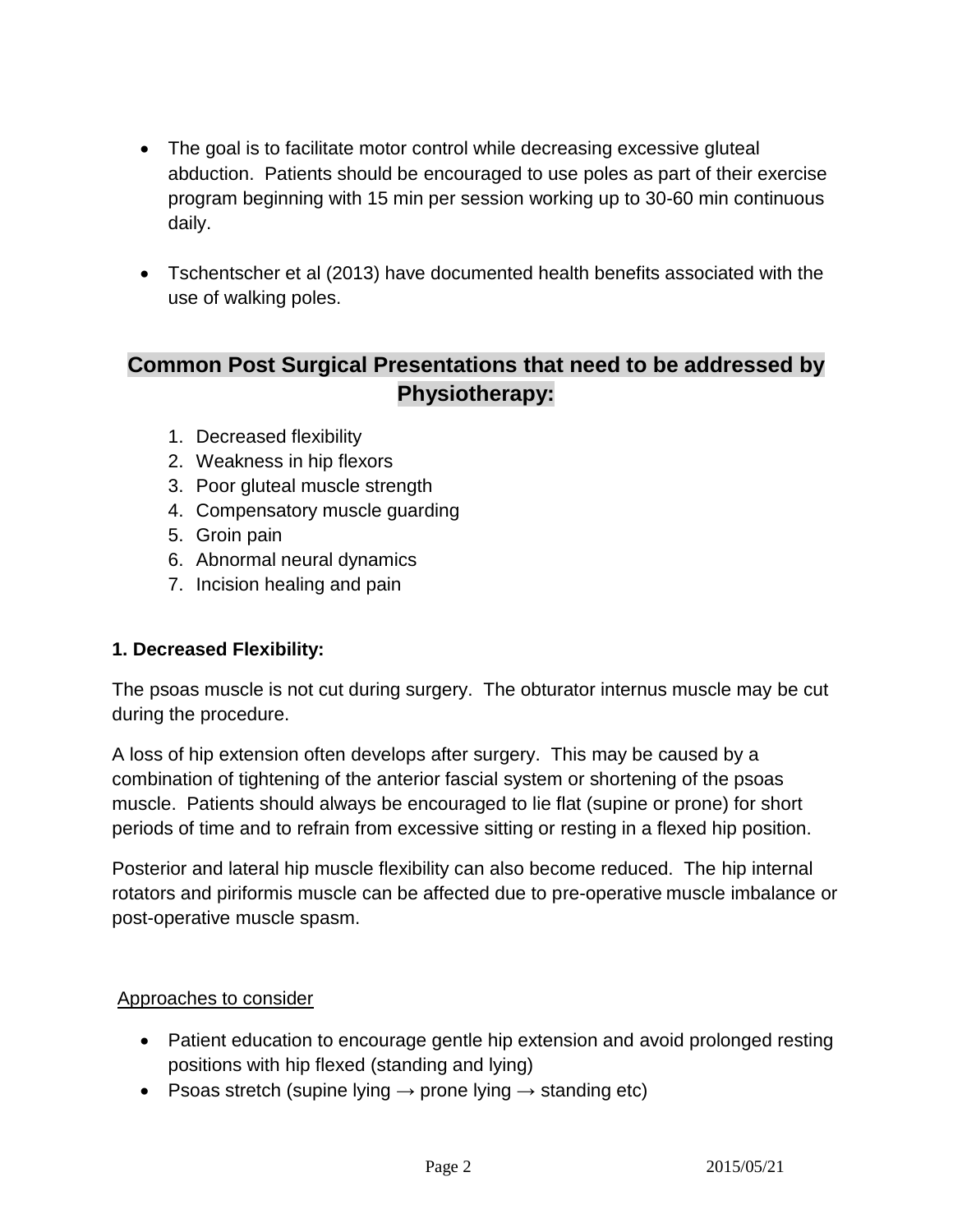- Soft tissue release techniques
- Referral to registered massage therapist (RMT) (6 weeks or later recommended due to stages of healing)
- **Gentle** hip stretching of internal/external rotators to the end of available range (**long holds without bouncing**)

## **2. Weakness in Hip Flexors**

Initially, hip flexor muscles may become painful and weak. Although pre-existing muscle weakness may be present, pain is often caused because of the anterior hip incision. Note that hip flexors are not cut during surgery.

### Approaches to consider:

- Patient education regarding icing the incisional area to reduce pain and swelling (note: encourage a plastic barrier placed over dressing for infection prevention)
- Gentle stretching of the hip flexors (supine lying  $\rightarrow$  prone lying  $\rightarrow$  standing etc.)
- Strengthening exercises (active range of motion  $\rightarrow$  concentric strengthening  $\rightarrow$ eccentric strengthening)
	- o Example: seated hip flexion→ standing hip flexion→ step ups  $\rightarrow$  standing hip flexion against tubing (quick forward flexion, slow return to start position)
- Soft tissue release techniques
- Referral to RMT

### **3. Decreased Gluteal Strength**

The Gluteus medius muscle is not cut when an anterior approach to surgery has been used for THA.

Weakness in this muscle is often developed preoperatively. It is important to address motor control and provide exercises to promote hip stability during normal sagittal plane movements (Lubahan et al 2011) (Presswood et al 2008).

The gluteus medius muscle is important for stabilization of the pelvis and controlling femoral adduction and internal rotation during functional activity (Hamstra et al 2012). Ensuring adequate hip strength plays an important role for proper mechanics of the pelvis and knee (Noehren et al 2012).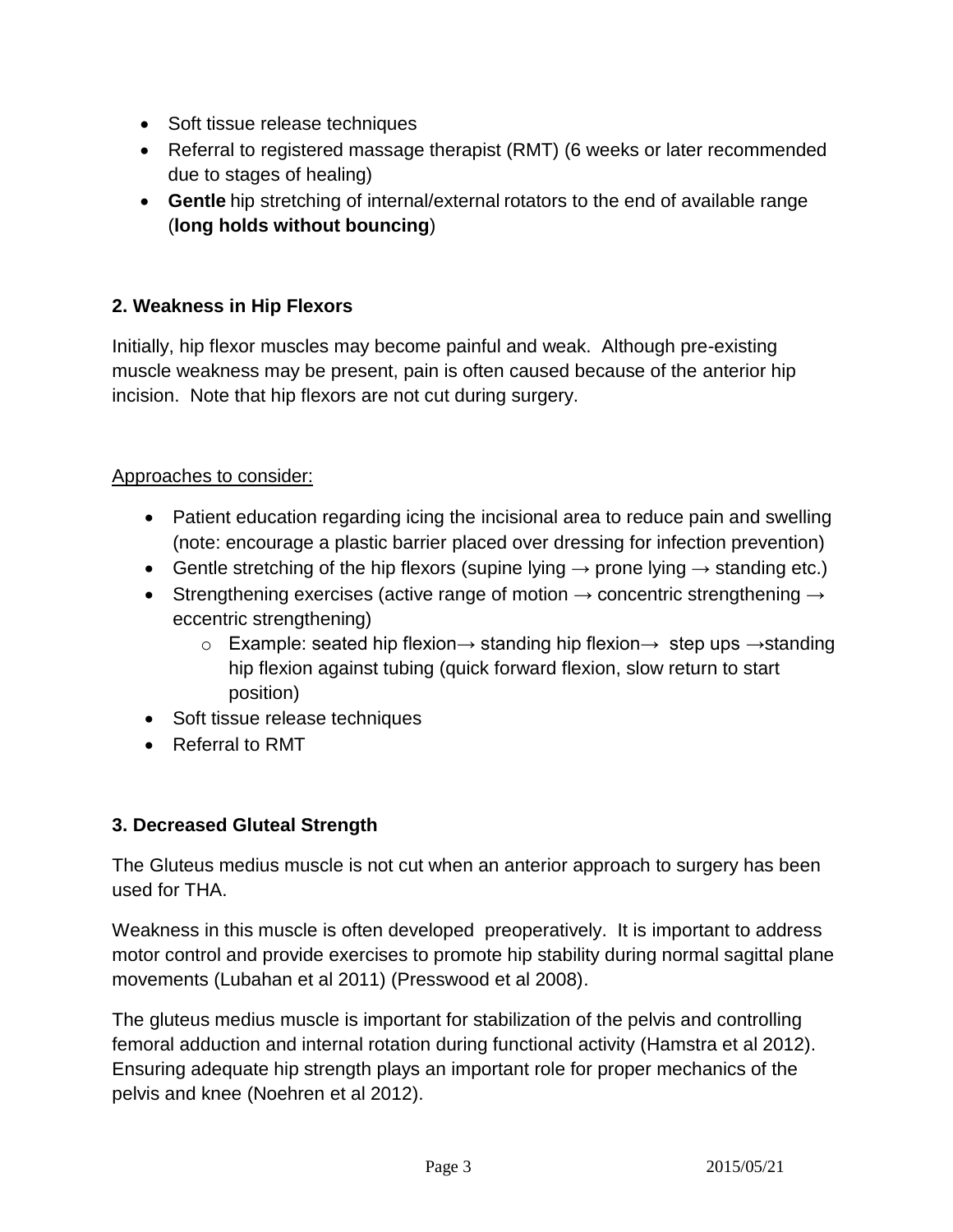Gluteus medius has been proven to be active during the single leg stand phase of gait and requires more activation dependent on the vertical load placed on it (J Back et al 2013).

Non weight bearing exercises provided no clear benefit in terms of gluteus medius activation when compared to potentially more functional weight bearing exercises in the early postoperative period (Jacobs et all 2009).

Exercises that incorporate using single leg stance on the affected side have demonstrated to be effective for strengthening gluteus medius and gluteus maximus (Lubahn et al 2011).

# Approaches to Consider:

Because there are no weight bearing restrictions or major muscles that need to heal post incision, progressions may happen based on the patient's level of strength.

Although open kinetic chain exercises can be useful for activating specific muscle groups, weight bearing exercises give significant benefit for functional strength.

Suggested exercises for gluteus medius include:

- Open Kinetic Chain: standing hip abduction, clam shell (side lying hip abduction), crook lying hip abduction
- Closed Kinetic Chain: bridging, sit to stand, side stepping against tubing, double leg squat, single leg squat, split squat, dynamic lunge

All exercises should be progressed by adjusting the number of repetitions and sets, resistance applied and reduction of the patient's base of support.

Current research has demonstrated that the following exercises activate the gluteal muscles while minimizing tensor fascia latae activation (Selkowitz et al 2013).

- Clam Shell
- Side Step against tubing
- Unilateral Bridge
- Quadruped hip extension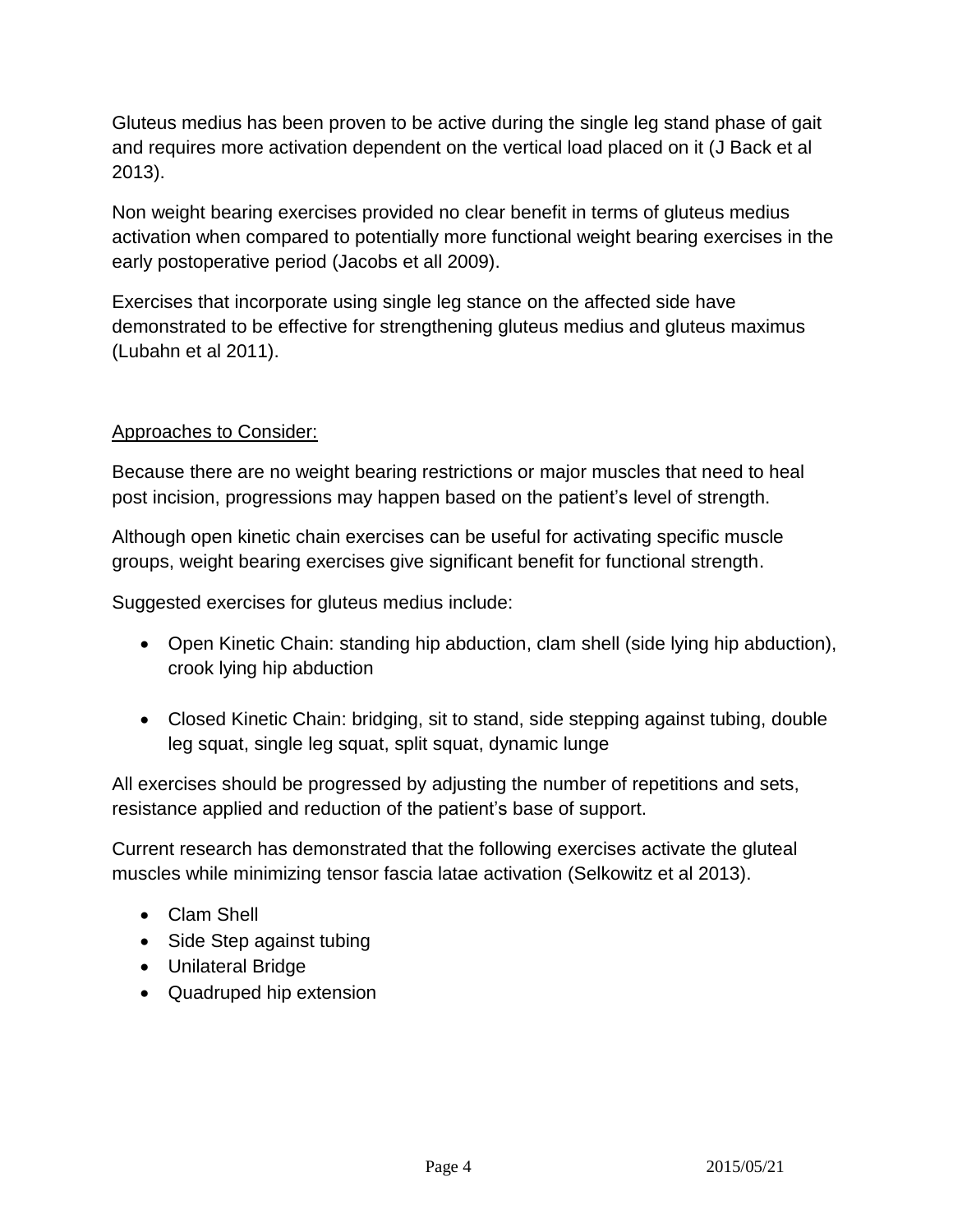# **4. Compensatory muscle guarding**

The psoas muscle and the piriformis muscle often have increased muscle tone after surgery. There may be a link between the obturator internus muscle being cut (which only occurs occasionally during surgery) and a temporary increase in piriformis muscle tension. More research is needed in this area to support this theory.

### Approaches to Consider:

- Gentle range of motion exercises
- Gentle stretching (i.e. psoas and piriformis muscles)
- Appropriate strengthening exercises to correct muscle imbalance
- Soft tissue mobilization techniques
- Referral to RMT

### **5. Groin Pain**

Groin pain is a common subjective complaint often seen in the out patient physiotherapy clinic. Referral pain from the psoas muscle or an anterior hip impingement (capsular or soft tissue) is often the cause.

#### Approaches to Consider:

- Manual therapy including hip distraction
- Soft tissue release/mobilization of the psoas muscle
- Stretching of psoas muscle
- Referral to RMT
- Corrective muscle strengthening (gluteals, psoas)

#### **6. Abnormal Neural Dynamics**

Sensation is often altered in the area surrounding the surgical incision. Sensory nerves that are present in the skin may be cut. Sensory changes will improve with time but should be discussed with the surgeon at a follow-up appointment.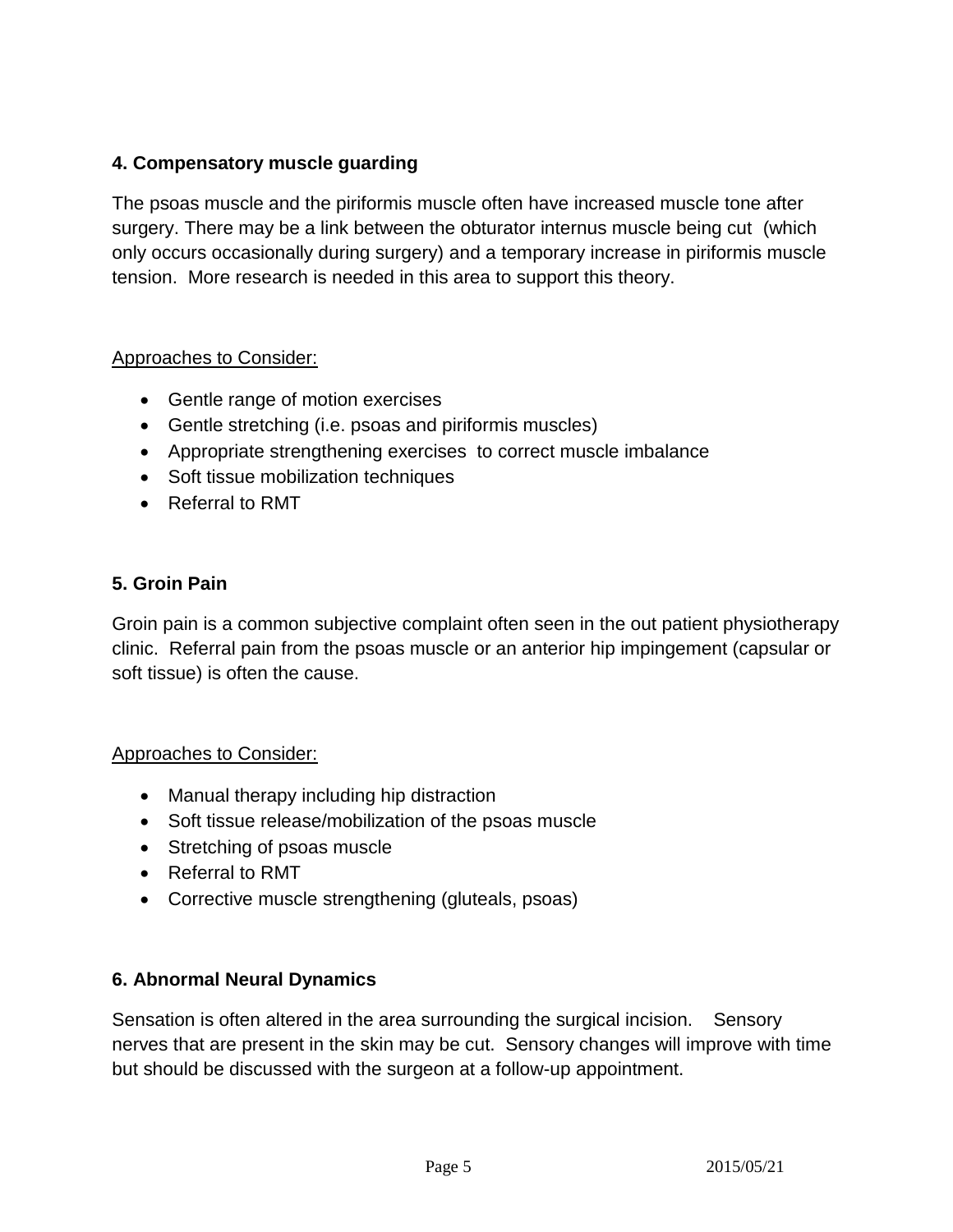Swelling in the area may also cause the vascular system to become compressed and produce symptoms due to mild ischemia of the sensory system.

Patients that are not mobilizing well (or whom are resting for prolonged periods in positions where the neural system is placed in a slack position) may also develop neural tension symptomology. These symptoms may be in the anterior or posterior regions of the thigh.

### Approaches to Consider

- Education regarding rest positions, elevation, icing and pacing
- Neural mobilization techniques
- Gentle stretching techniques

### **7. Incision pain/Incisional healing**

Concerns regarding incision healing or pain should be directed to Dr. Lanting. If there is any suspicion of infection immediate action is required. Dr. Lanting's office should be contacted and if help is not available the patient should go to the emergency department or contact the orthopaedic resident on call.

Adhesion at the incisional site may also produce pain. Sitting in a hip flexed position or resting in a crook lying position often promotes shortening of the hip flexors and surrounding fascia. This can also result in excessive moisture at the anterior incision. Individuals with large abdominal girth need to make sure they are allowing air to reach the wound. Education needs to be provided to the patient to work on opening up the anterior hip region by lying flat supine and standing with neutral (or slightly extended) hip on a regular basis.